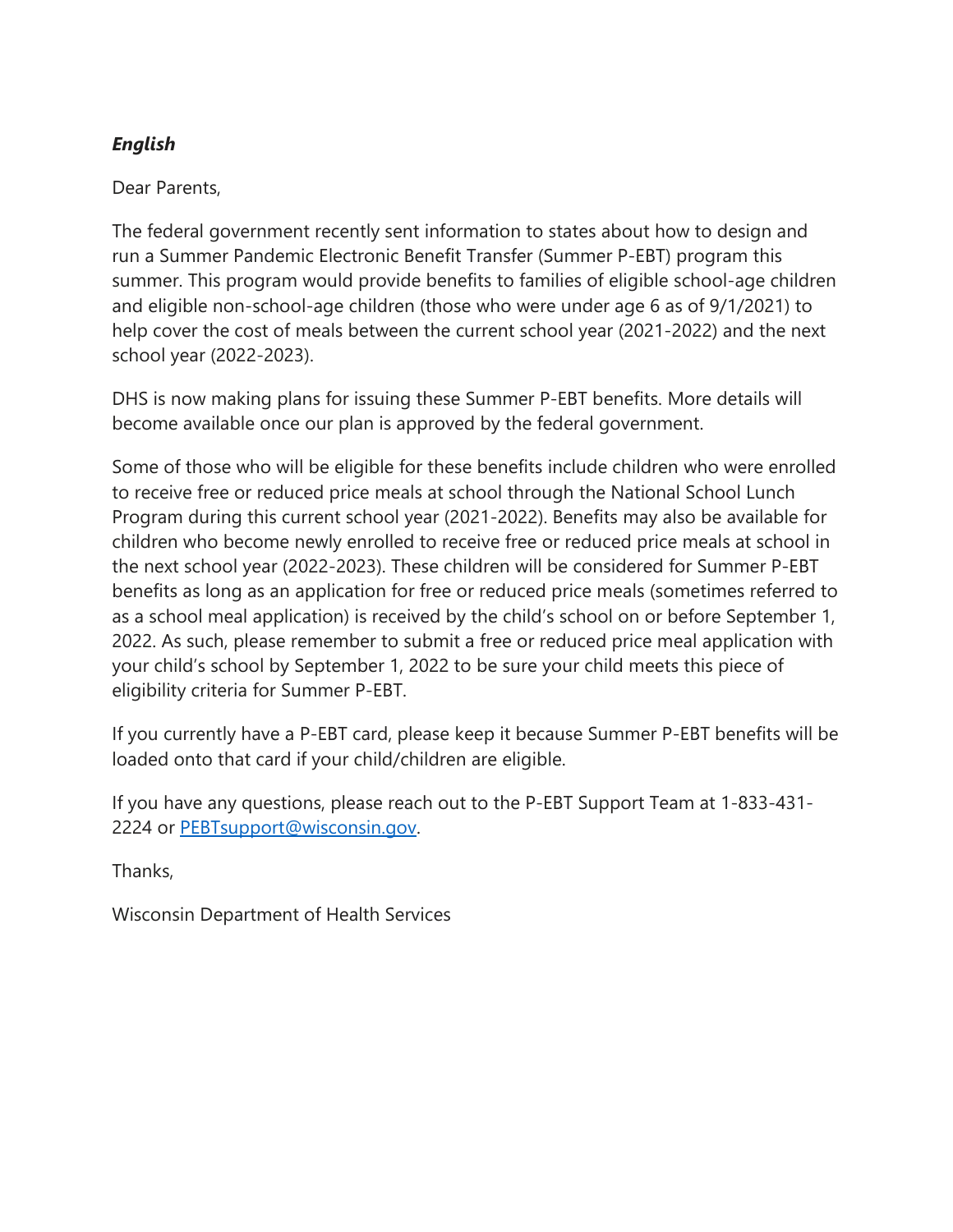## *Spanish*

### Estimados padres,

El gobierno federal envió recientemente información a los estados sobre cómo diseñar y poner en marcha un programa de Transferencia electrónica de beneficios por la pandemia de verano (P-EBT de verano) este verano. Este programa proporcionaría beneficios a las familias de niños en edad escolar y de niños que no estén en edad escolar que reúnan los requisitos necesarios (aquellos que tenían menos de 6 años a partir del 1 de septiembre de 2021) para ayudar a cubrir el costo de las comidas entre el año escolar (2021 -2022) y el próximo año escolar (2022-2023).

El DHS está haciendo planes para emitir estos beneficios P-EBT de verano. Habrá más detalles una vez que nuestro plan sea aprobado por el gobierno federal.

Algunos de los que tendrán derecho a estos beneficios incluyen niños que se inscribieron para recibir comidas gratuitas o a precio reducido en la escuela a través del National School Lunch Program durante este año escolar (2021-2022). Los beneficios también pueden estar disponibles para los niños que se inscriban por primera vez para recibir comidas gratuitas o a precio reducido en la escuela en el próximo año escolar (2022-2023). Estos niños serán considerados para los beneficios de P-EBT de verano siempre que la escuela del niño reciba una solicitud para comidas gratuitas o a precio reducido (a veces denominada solicitud de comidas escolares) el 1 de septiembre de 2022 o antes. Por lo tanto, recuerde enviar una solicitud de comida gratis o a precio reducido a la escuela de su hijo antes del 1 de septiembre de 2022 para asegurarse de que su hijo reúne los requisitos para los P-EBT de verano.

Si actualmente tiene una tarjeta P-EBT, consérvala porque los beneficios P-EBT de verano se cargarán en esa tarjeta si su hijo o hijos reúne los requisitos.

Si tiene alguna pregunta, póngase en contacto con el equipo de apoyo de los beneficios P-EBT llamando al 1-833-431-2224 o en [PEBTsupport@wisconsin.gov.](mailto:PEBTsupport@wisconsin.gov)

Gracias,

Wisconsin Department of Health Services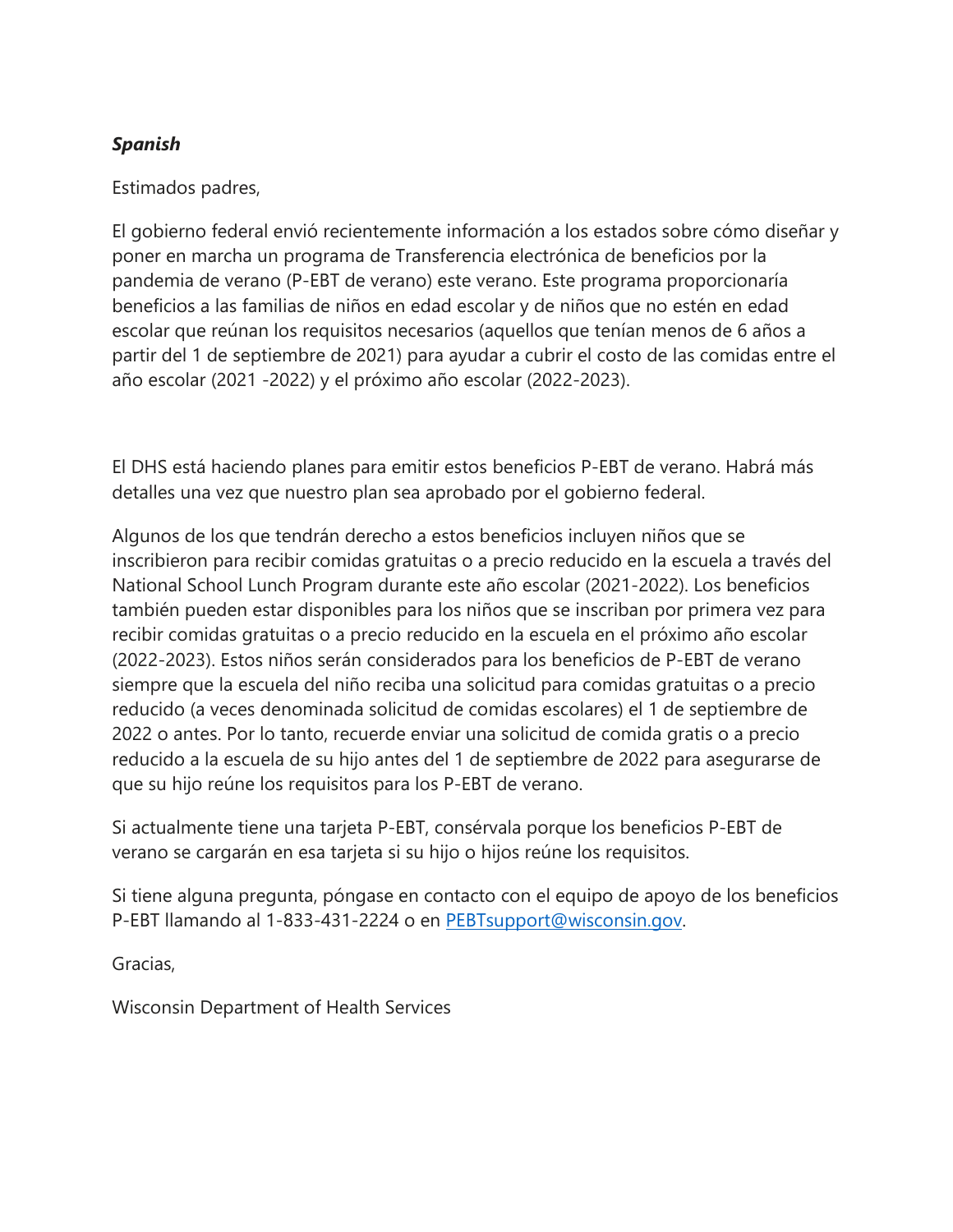### *Hmong*

Nyob Zoo Niam thiab Txiv,

Tsis ntev los no tsoom fwv nrab tau xa cov ntaub ntawv mus rau cov xeev hais txog txoj hauv kev tsim qauv thiab khiav hauj lwm rau qhov Summer Pandemic Electronic Benefit Transfer (Kev Hloov Txiaj Ntsig Hauv Hluav Taws Xob Thaum Muaj Tus Kab Mob Sib Kis Thoob Plaws Hauv Lub Caij Ntuj Sov no) (Summer P-EBT) qhov txheej txheem pab cuam hauv lub caij ntuj sov no. Qhov txheej txheem pab cuam no yuav pab muab cov txiaj ntsig rau cov tsev neeg uas muaj cov me nyuam yaus muaj hnub nyoog yuav mus kawm ntawv thiab muaj cov me nyuam yaus yas tseem tsis tau txog hnub nyoog kawm ntawv uas muaj cai tau txais kev pab (cov uas muaj hnub nyoog qis dua 6 xyoo nyob rau thaum hnub 9/1/2021) kom pab them tus nqi ntawm cov pluas mov nyob nruab nrab ntawm lub xyoo kawm tam sim no (2021-2022) thiab lub xyoo kawm tom ntej (2022- 2023).

Tam sim no DHS tab tom ua cov phiaj xwm rau kev muab cov txiaj ntsig pab ntawm Summer P-EBT no. Yuav muaj cov ntsiab lus ntxaws ntxiv rau thaum uas peb txoj phiaj xwm tau txais kev pom zoo los ntawm tsoom fwv nrab lawm.

Qee cov neeg ntawd uas yuav muaj cai tau txais kev pab rau cov txiaj ntsig pab no suav muaj cov me nyuam yaus uas

tau sau npe rau kom tau txais cov pluas mov pab dawb los sis luv nqi ntawm tsev kawm ntawv dhau ntawm National School Lunch Program (Qhov Txheej Txheem Pab Cuam Pluas Su Hauv Tsev Kawm Ntawv Thoob Teb Chaws) rau lub sij hawm lub xyoo kawm tam sim no (2021-2022) no. Tej zaum cov txiaj ntsig pab kuj tseem yuav muaj rau cov me nyuam yaus uas nyuam qhuav sau npe rau kom tau txais cov pluas mov pab dawb los sis luv nqi ntawm tsev kawm ntawv hauv lub xyoo kawm tom ntej (2022-2023). Cov me nyuam yaus no yuav tau txais kev txiav txim rau cov txiaj ntsig pab ntawm Summer P-EBT tsuav txij tias daim ntawv thov rau cov pluas mov pab dawb los sis luv nqi twb tau txais los ntawm lub tsev kawm ntawv ntawm me nyuam yaus lawm (qee zaus yuav hais tias yog daim ntawv thov pluas mov noj tom tsev kawm ntawv) hauv los sis ua ntej Lub Cuaj Hlis Ntuj Tim 1, 2022. Yog li ntawd, thov nco ntsoov xa daim ntawv thov pluas mov noj pab dawb los sis luv nqi mus rau lub tsev kawm ntawv ntawm koj tus me nyuam rau thaum Lub Cuaj Hlis Ntuj Tim 1, 2022 kom paub tseeb tias koj tus me nyuam tsim nyog tau raws li tus qauv cai kev muaj cai tau kev pab no rau qhov Summer P-EBT.

Yog tias tam sim no koj muaj daim npav P-EBT lawm, thov khaws cia kom zoo vim tias Summer P-EBT cov txiaj ntsig yuav tau muab tso rau hauv daim npav ntawd yog tias koj tus me nyuam/cov me nyuam muaj cai tau txais kev pab.